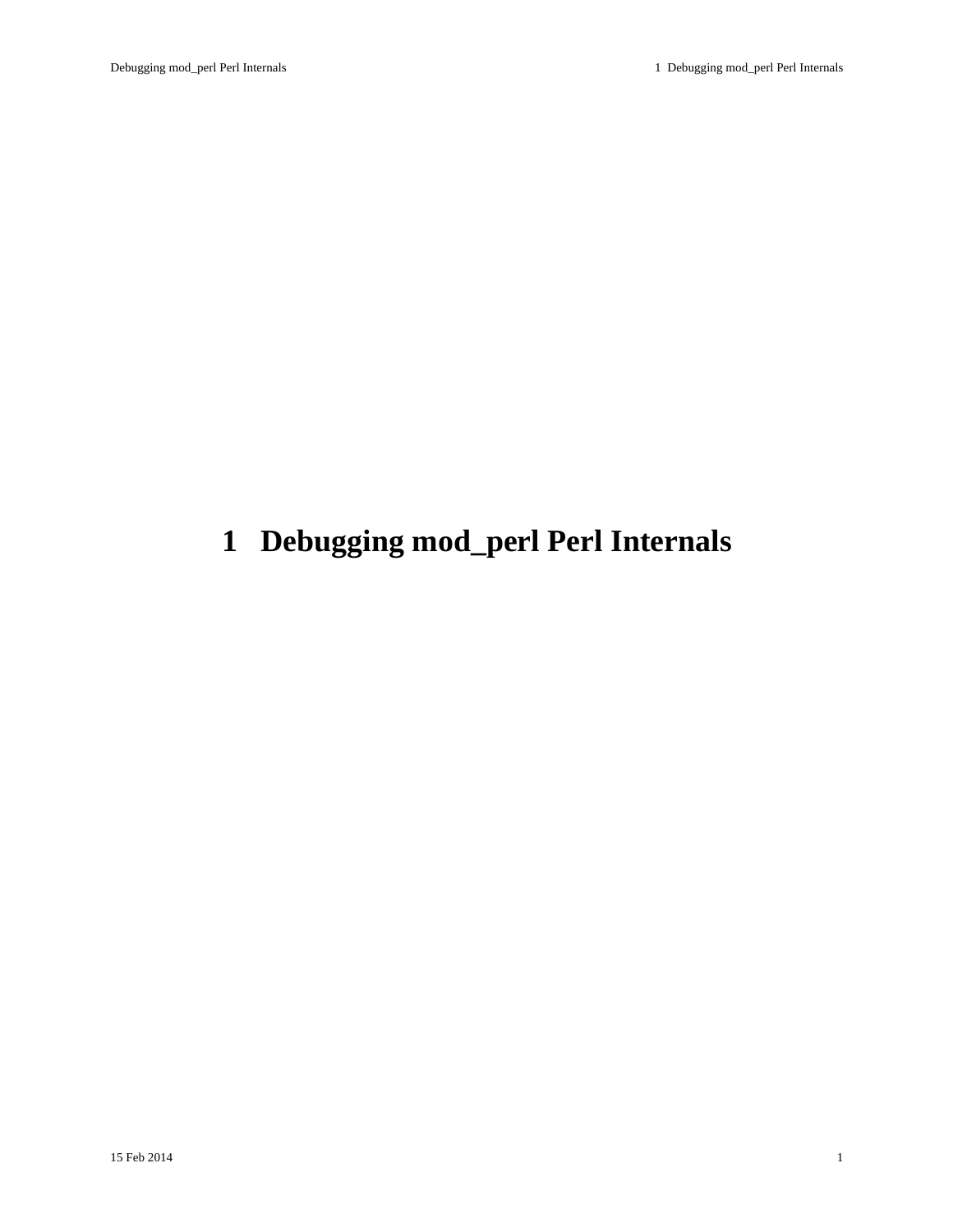### <span id="page-1-0"></span>**1.1 Description**

This document explains how to debug Perl code under mod\_perl.

Most of the mod\_perl 1.0 debug documentation applies to mod\_perl 2.0:

#### <span id="page-1-1"></span>*1.1.1 Detecting Hanging Processes*

See Hanging Processes: Detection and Diagnostics for the explanation, but under mp2 to use signals to detect where the process is spinning, you can't use \$SIG{USR2}, you have to use POSIX signals. i.e. the code becomes:

```
 use Carp ();
use POSIX qw(SIGUSR2);
my $mask = POSIX::SigSet->new( SIGUSR2 );
my $action = POSIX::SigAction->new(\&tell_where_spinning, $mask);
my $oldaction = POSIX::SigAction->new();
POSIX::sigaction(SIGUSR2, $action, $oldaction );
sub tell_where_spinning {
    Carp::confess("caught SIGUSR2!");
};
```
and then:

% kill USR2 <pid\_of\_the\_spinning\_process>

and watch for the trace in *error\_log*.

#### <span id="page-1-2"></span>**1.2 Maintainers**

Maintainer is the person(s) you should contact with updates, corrections and patches.

Stas Bekman [\[http://stason.org/\]](http://stason.org/)

#### <span id="page-1-3"></span>**1.3 Authors**

Stas Bekman [\[http://stason.org/\]](http://stason.org/)

Only the major authors are listed above. For contributors see the Changes file.